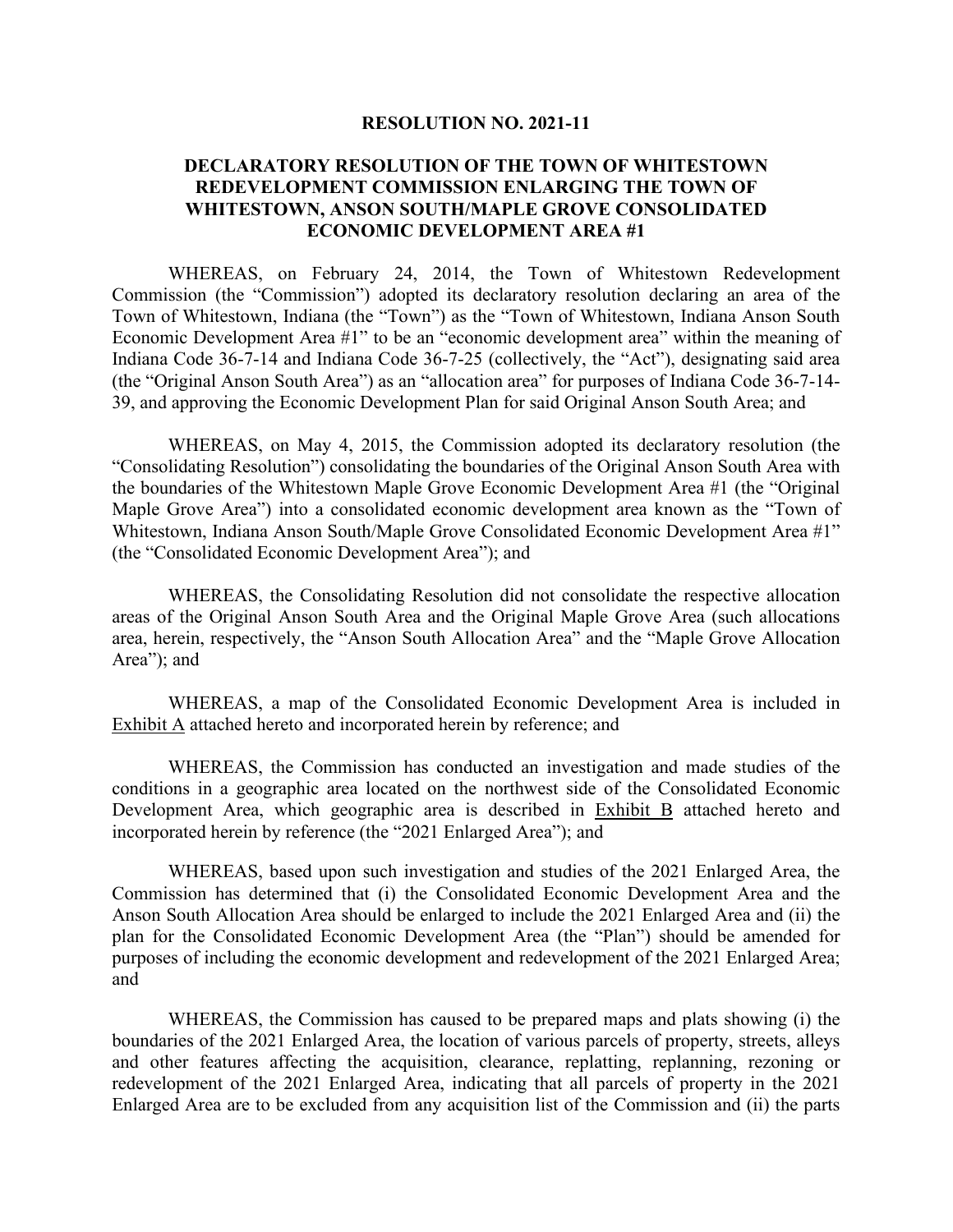of the 2021 Enlarged Area, if any, that are to be devoted to public ways, levees, sewerage, parks, playgrounds, and other public purposes under the Plan, as hereby amended; and

WHEREAS, the Plan, as hereby amended, satisfies the criteria set forth in the Act for designating and enlarging an economic development area; and

WHEREAS, the Commission has prepared an estimate of the cost of the economic development and redevelopment of the 2021 Enlarged Area; and

### NOW, THEREFORE, BE IT RESOLVED BY THE COMMISSION THAT:

Section 1. The foregoing recitals are hereby incorporated by reference.

Section 2. The Consolidated Economic Development Area, as more particularly described in Exhibit A attached hereto and incorporated herein by reference, is hereby enlarged to include the 2021 Enlarged Area, as more particularly described in Exhibit B attached hereto and incorporated herein by reference. The list of the parcels in the 2021 Enlarged Area is also included in Exhibit B. The Consolidated Economic Development Area, as enlarged to include the 2021 Enlarged Area (collectively, the "Area"), is more particularly described in Exhibit C attached hereto and incorporated herein by reference. The Commission finds that the Area is an economic development area for purpose of the Act.

Section 3. The Plan is hereby amended to include the amendments set forth in Exhibit D attached hereto and incorporated herein by reference (the "2021 Enlarged Area Plan Amendments"), which 2021 Enlarged Area Plan Amendments amend the Plan to include, among other matters, (i) the boundaries of the Consolidated Economic Development Area and Anson South Allocation Area as enlarged to include the 2021 Enlarged Area, (ii) the projects for the 2021 Enlarged Area (the "Projects"), and (iii) the costs of the Projects which are estimated at \$2,500,000, inclusive of financing costs.

Section 4. The Plan for the Area, as hereby amended to include the 2021 Enlarged Area Plan Amendments:

- (a) Promotes significant opportunities for the gainful employment of the citizens within the Town and its Redevelopment District;
- (b) Assists in the attraction and retention of major new business enterprises in the Town;
- (c) Benefits the public health, safety, morals and welfare of the citizens of the Town;
- (d) Increases the economic well-being of the Town and the State of Indiana; and
- (e) Serves to protect and increase property values in the Town and the State of Indiana.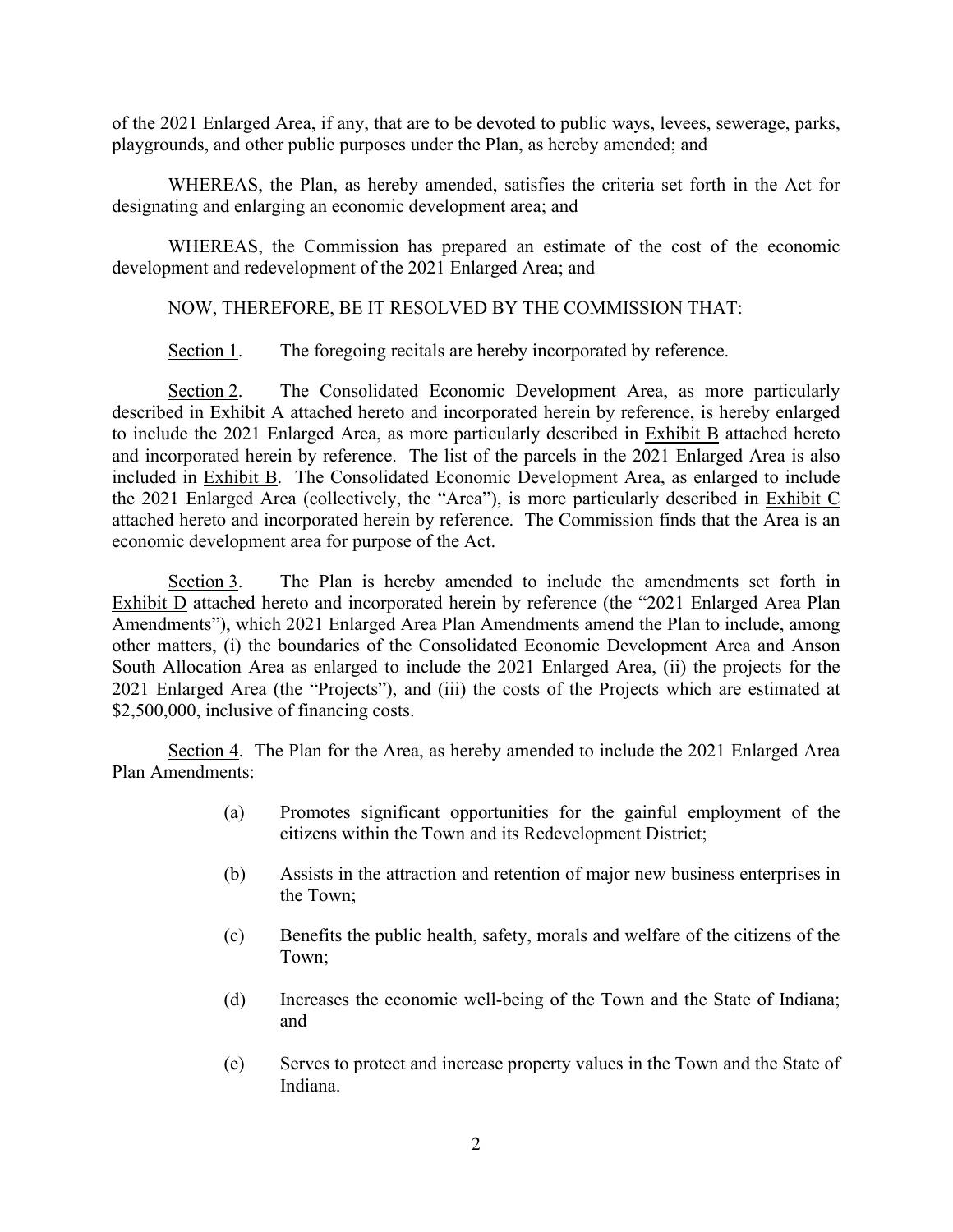Section 5. The Plan, as hereby amended to include the 2021 Enlarged Area Plan Amendments, cannot be achieved by regulatory processes or by the ordinary operation of private enterprise without resort to the powers allowed under the Act because of the lack of local public improvements and other similar conditions, specifically the Area lacks the necessary infrastructure improvements to encourage development of private enterprise, including streets, streetside improvements such as sidewalks and street lighting, green spaces, drainage, parking, utilities, municipal facilities (public safety), economic development facilities and landscaping; the cost of such improvements prevents the improvements from being accomplished by private enterprise; and there is no regulatory process available to build infrastructure or provide incentives to encourage redevelopment or economic growth in the Area.

Section 6. The Commission finds that the public health and welfare will be benefited by the accomplishment of the Plan, as hereby amended to include the 2021 Enlarged Area Plan Amendments, specifically by the construction of economic development facilities and other local public improvements necessary for the economic development of the Area as more particularly described in the Plan, as hereby amended to include the 2021 Enlarged Area Plan Amendments. These improvements promote public health and welfare for the citizens of the Town by enhancing economic development in the Area as described in the Plan, as hereby amended to include the 2021 Enlarged Area Plan Amendments.

Section 7. The accomplishment of the Plan for the Area, as hereby amended to include the 2021 Enlarged Area Plan Amendments, will be of public utility and benefit as measured by:

- (a) The attraction or retention of permanent jobs;
- (b) An increase in the property tax base; and
- (c) An improved diversity of the economic base.

Section 8. The Plan for the Area, as hereby amended to include the 2021 Enlarged Area Plan Amendments, conforms to other development and redevelopment plans for the Town and is reasonable and appropriate when considered in relation to the Plan.

Section 9. The Commission does not plan to acquire any parcels of property in the 2021 Enlarged Area. If and to the extent any residents of the 2021 Enlarged Area will be displaced by any Project for the 2021 Enlarged Area, the Commission will give consideration to transitional and permanent provisions for adequate housing for such residents, if any, in the 2021 Enlarged Area.

Section 10. The Commission estimates the cost of implementing the Plan, as hereby amended to include the 2021 Enlarged Area Plan Amendments, for the Projects in the 2021 Enlarged Area will be approximately \$2,500,000.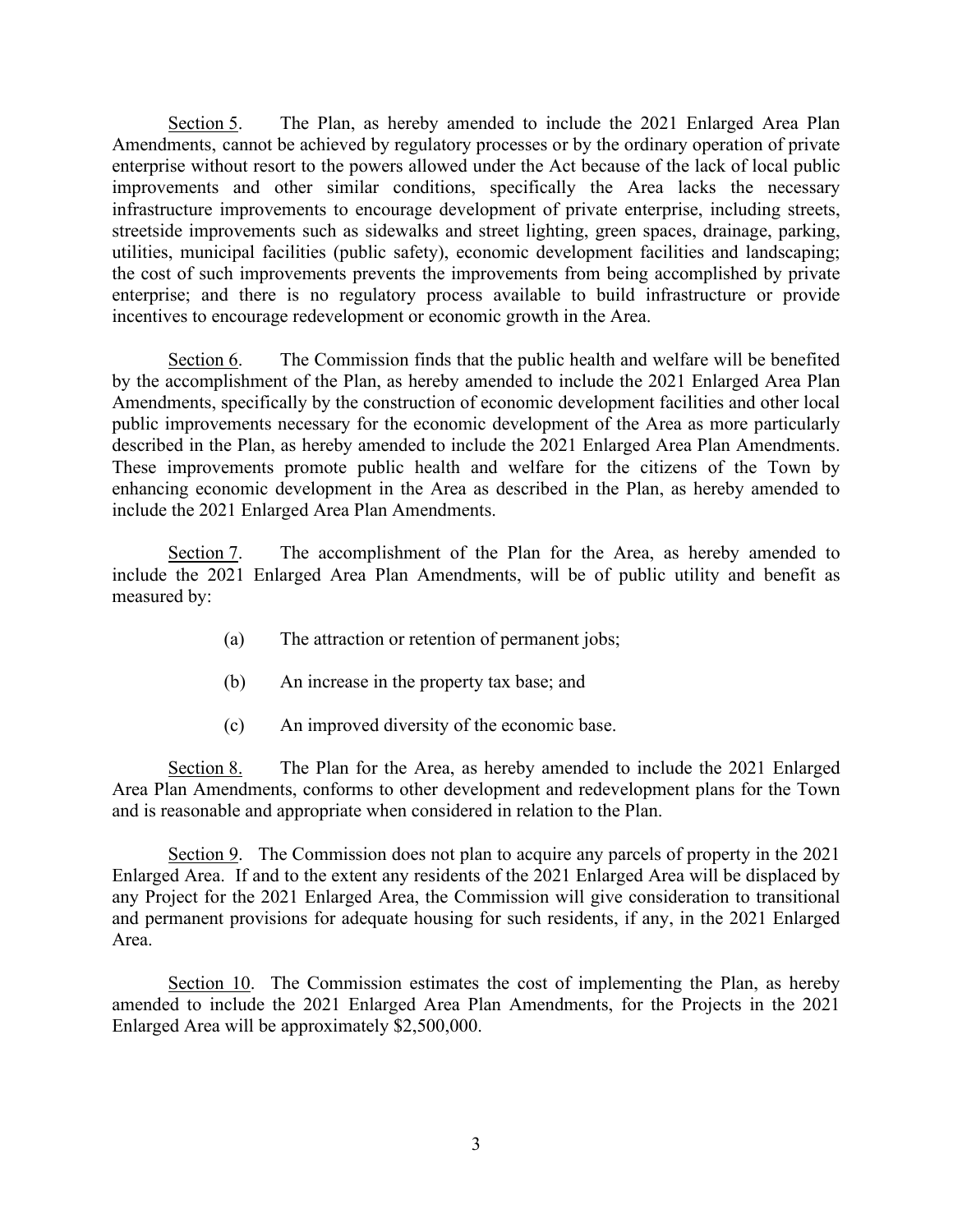Section 11. The Anson South Allocation Area is hereby enlarged to include the 2021 Enlarged Area (such 2021 Enlarged Area, the "2021 Enlarged Anson South Allocation Area"). A map of the 2021 Enlarged Anson South Allocation Area is attached hereto as Exhibit B, which map is incorporated herein by reference. This paragraph constitutes the "allocation provision" for purposes of Indiana Code 36-7-14-39. Any property taxes levied on or after the effective date of this resolution by or for the benefit of the Town (the "Town Taxes") on taxable property in the 2021 Enlarged Anson South Allocation Area shall be allocated and distributed in accordance with Indiana Code 36-7-14-39 or any applicable successor provision. This allocation provision shall expire no later than 25 years after the date on which the first obligation is incurred to pay principal and interest on bonds or lease rentals on leases payable from tax increment revenues from the 2021 Enlarged Anson South Allocation Area. Notwithstanding anything herein or in Indiana Code 36-7-14-39 to the contrary, the tax increment revenues from the 2021 Enlarged Anson South Allocation Area are limited solely and exclusively to the Town Taxes. The 2021 Enlarged Anson South Allocation Area shall not capture property taxes levied by or for the benefit of any taxing unit other than the Town.

Section 12. The Commission hereby finds that the adoption of the allocation provision in Section 11 hereof will result in new property taxes in the 2021 Enlarged Anson South Allocation Area that would not have been generated but for the adoption of the allocation provision contained in Section 11 hereof. The improvements to be undertaken in the 2021 Enlarged Area are expected to result in the development of the parcels in the 2021 Enlarged Area which will result in additional property taxes in the 2021 Enlarged Anson South Allocation Area that would not have been generated but for the adoption of the allocation provision contained in Section 11 hereof. Additionally, the current condition of the 2021 Enlarged Anson South Allocation Area is not amendable to development due to the condition of the 2021 Enlarged Anson South Allocation Area as hereinbefore stated and as further described in the Plan, as hereby amended to include the 2021 Enlarged Area Plan Amendments. The Commission has been advised by its staff that through the proposed economic development and redevelopment of the 2021 Enlarged Anson South Allocation Area such economic development and redevelopment will foster and encourage orderly development of the 2021 Enlarged Area which will result in new property taxes in the 2021 Enlarged Anson South Allocation Area that would not have otherwise occurred.

Section 13. The presiding officer of the Commission is hereby authorized and directed to submit this resolution and the Plan for the Area to the Town of Whitestown Plan Commission (the "Plan Commission") for its approval.

Section 14. The Commission also directs the presiding officer, after receipt of the written order of approval of the Plan Commission which has been approved by the Town Council of the Town to publish notice of the adoption and substance of this resolution in accordance with Indiana Code 5-3-1-4 and to file notice with the Plan Commission, Board of Zoning Appeals, Board of Public Works, Park Board, the building commissioner and any other departments or agencies of the Town concerned with unit planning, zoning variances, land use or the issuance of building permits. The notice must state that maps and plats have been prepared and can be inspected at the office of the Town's department of redevelopment and must establish a date when the Commission will receive and hear remonstrances and objections from persons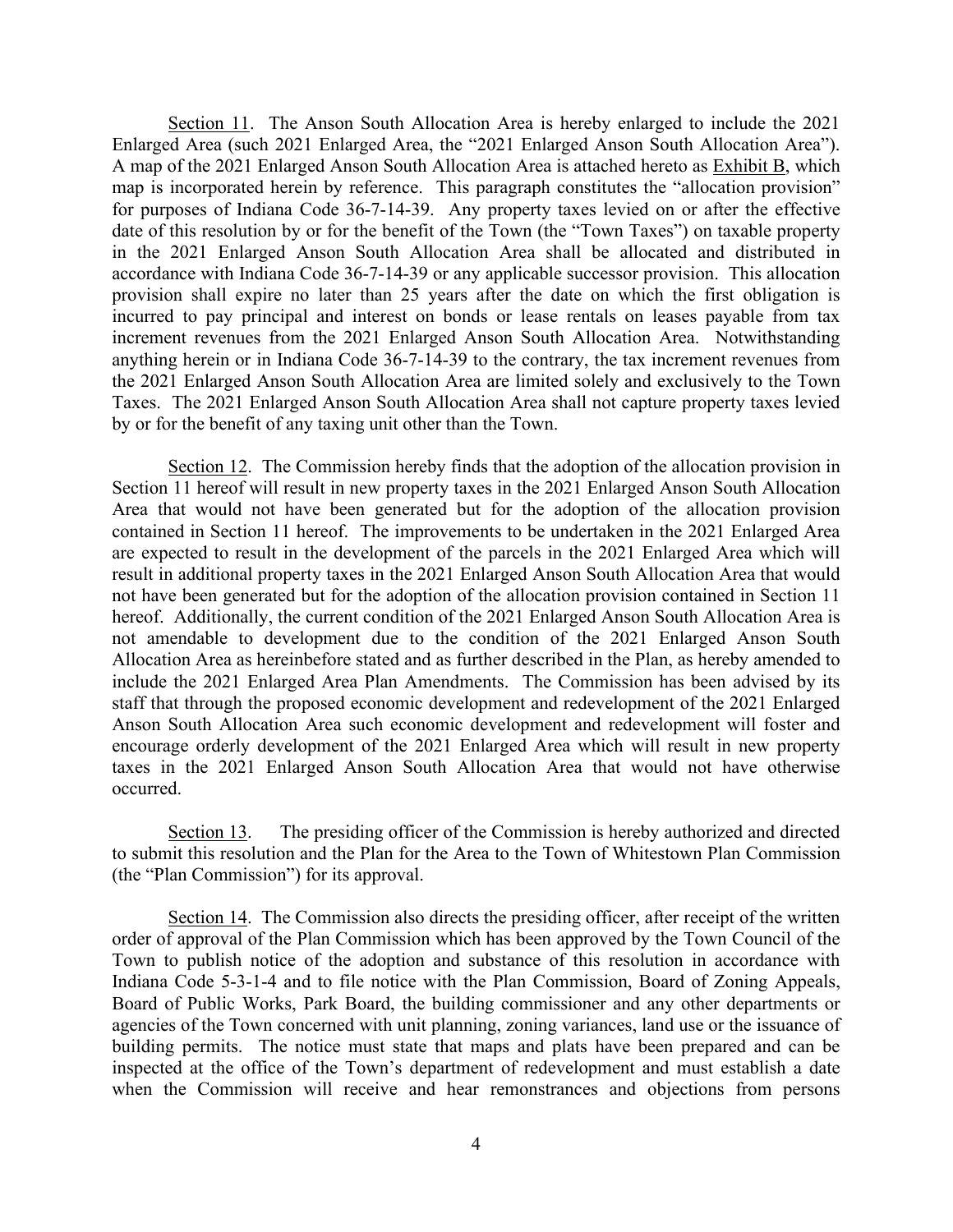interested in or affected by the proceedings pertaining to the proposed project and will determine the public utility and benefit of the proposed project. Copies of the notice shall also be filed with the officer authorized to fix budgets, tax rates and tax levies under Indiana Code 6-1.1-17-5 for each taxing unit that is either wholly or partly located within the proposed 2021 Enlarged Anson South Allocation Area.

Section 15. The Commission also directs the presiding officer to prepare or cause to be prepared a statement disclosing the impact of the 2021 Enlarged Anson South Allocation Area which includes (a) the estimated economic benefits and costs incurred by the 2021 Enlarged Anson South Allocation Area, as measured by increased employment and anticipated growth of real property, personal property and inventory assessed values and (b) the anticipated impact on tax revenues of each taxing unit that it either wholly or partly located within the 2021 Enlarged Anson South Allocation Area (a copy of this statement shall be filed with each such taxing unit with a copy of the notice required under Indiana Code 36-7-14-17 at least 10 days prior to the date of the hearing described in Section 14 hereof).

Section 16. The Commission further directs the presiding officer to submit this resolution to the Town Council of the Town for its approval of the establishment of the Area, as hereby enlarged to include the 2021 Enlarged Area.

Section 17. All resolutions and parts of resolutions in conflict herewith are hereby repealed. The provisions of the Consolidating Resolution, as previously amended, not amended hereby shall remain in full force and effect.

Section 18. The amendments hereby made to the Consolidating Resolution, as previously amended, are reasonable and appropriate when considered in relation to the Consolidating Resolution, as previously amended, and the Plan and the purposes of the Act.

Section 19. If any section, paragraph or provision of this resolution shall be held to be invalid or unenforceable for any reason, the invalidity or unenforceability of such section, paragraph or provision shall not affect any of the remaining provisions of this resolution.

Section 20. This resolution shall be in full force and effect from and after its passage.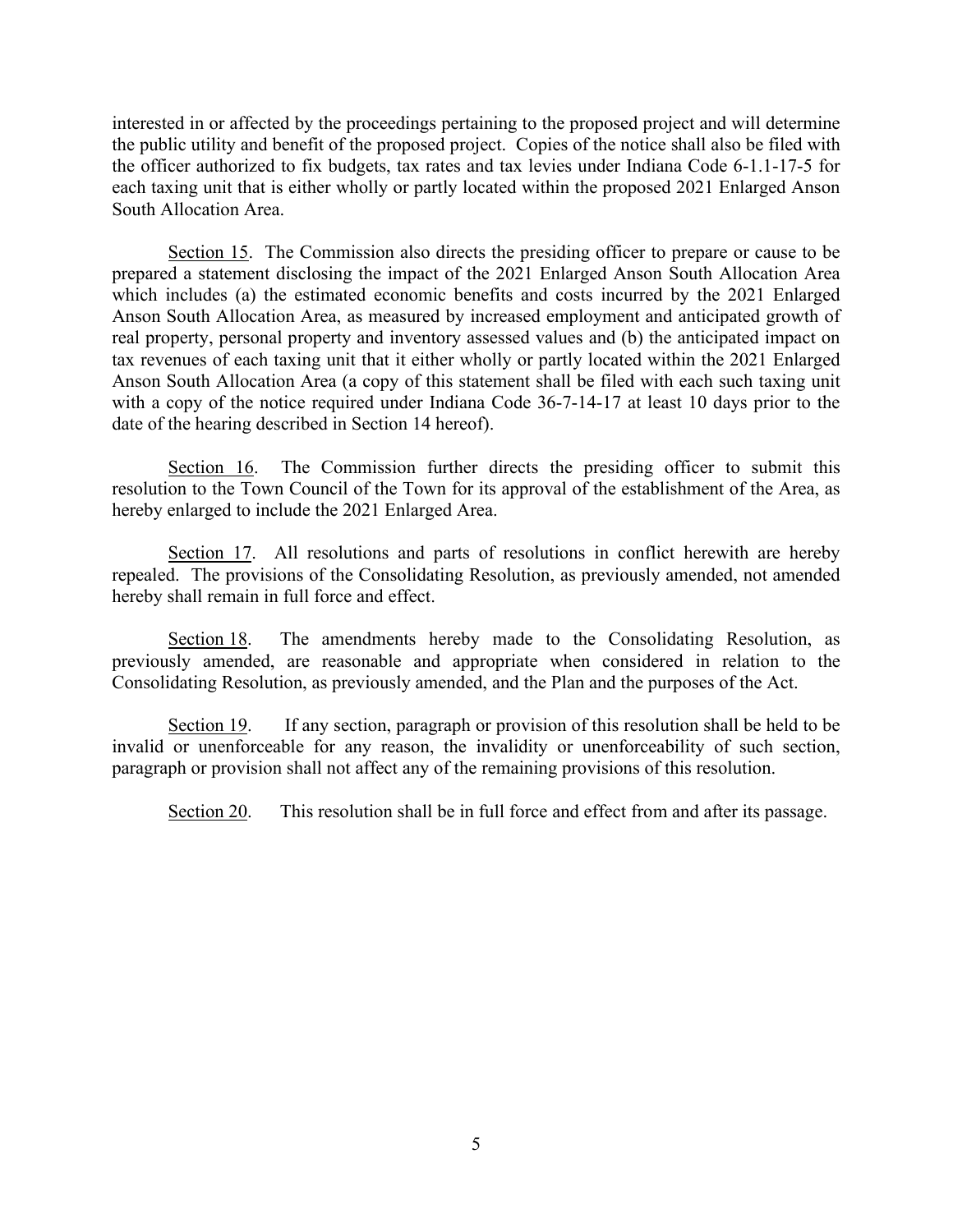Passed and adopted at a meeting of the Town of Whitestown Redevelopment Commission this 29 day of March, 2021, by a vote of \_\_\_\_ in favor and \_\_\_ against.

## TOWN OF WHITESTOWN REDEVELOPMENT COMMISSION

 $\mathcal{L}_\mathcal{L}$  , which is a set of the set of the set of the set of the set of the set of the set of the set of the set of the set of the set of the set of the set of the set of the set of the set of the set of the set of

Bryan Brackemyre, President

ATTEST:

Adam Hess, Secretary

4066495v1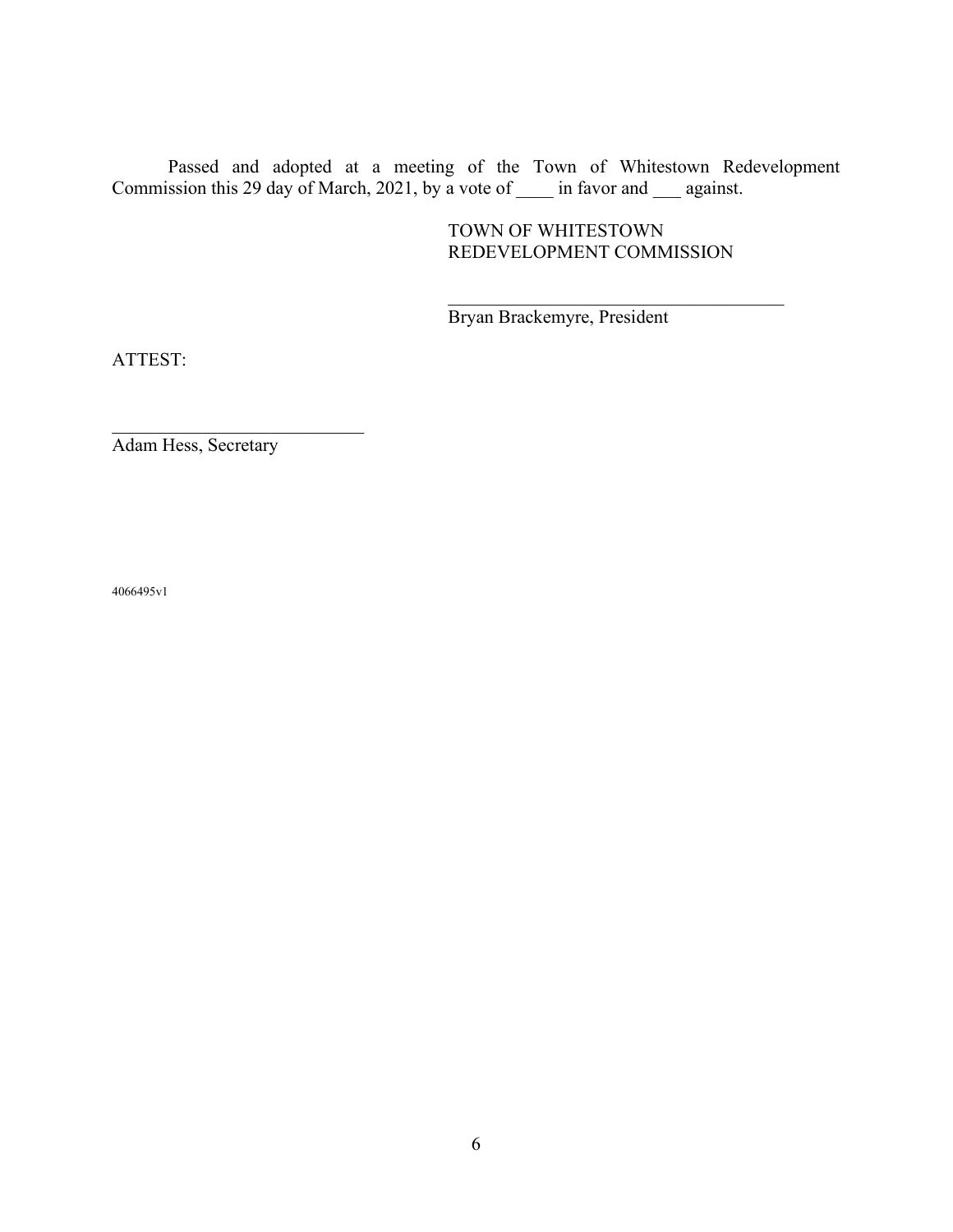# **EXHIBIT A**

# *Map for Consolidated Economic Development Area\**



\* Consolidated Economic Development Area is shaded in orange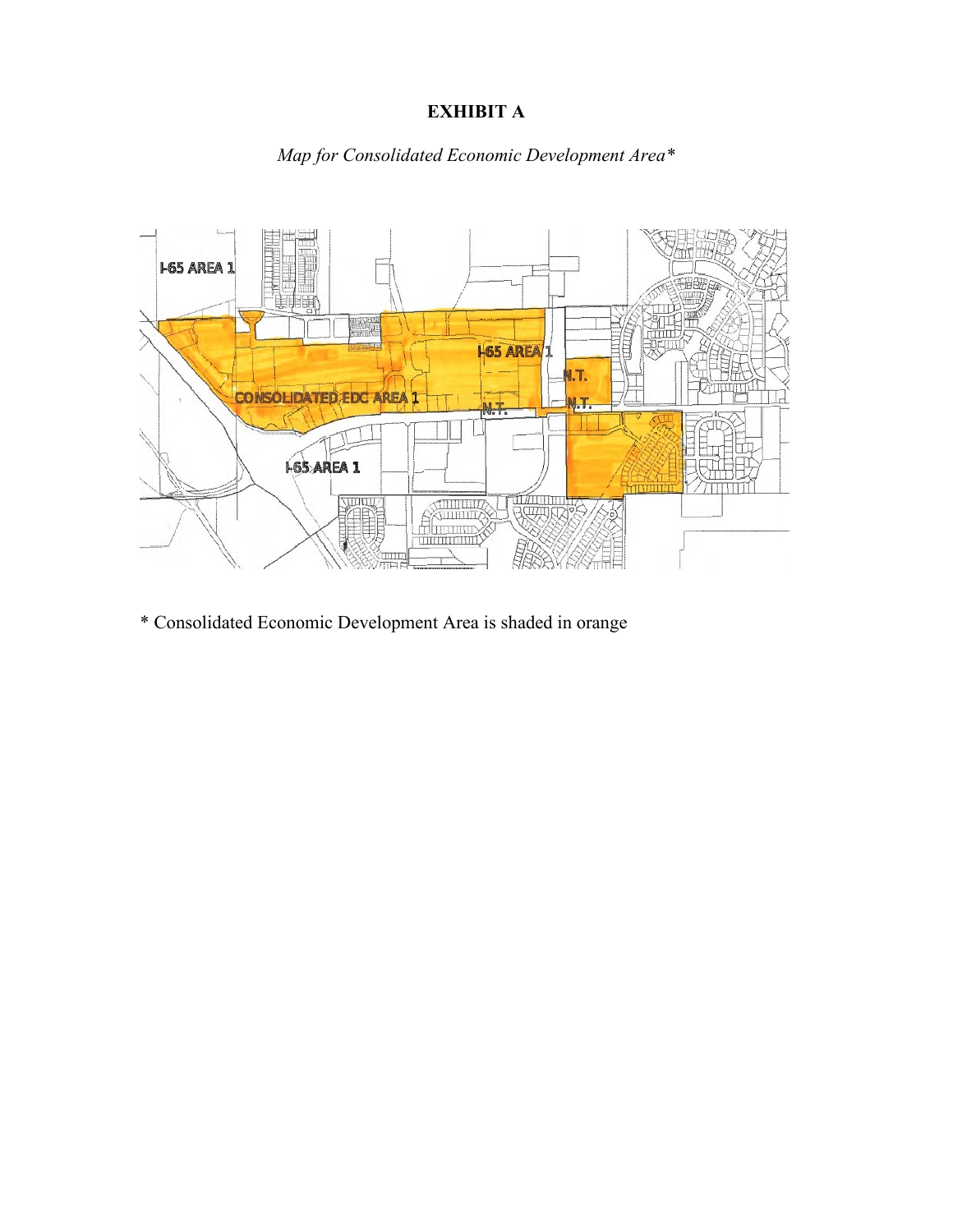### **EXHIBIT B**

*Map and Parcel Number List for 2021 Enlarged Area and the 2021 Enlarged Anson South Allocation Area\**



\* 2021 Enlarged Area and the 2021 Enlarged Anson South Allocation Area are shaded in orange.

Parcel Number List: Address:

06-07-36-000-043.000-020 5875 Perry Worth Road<br>06-04-04-000-001.017-005 5875 Perry Worth Road 06-04-04-000-001.017-005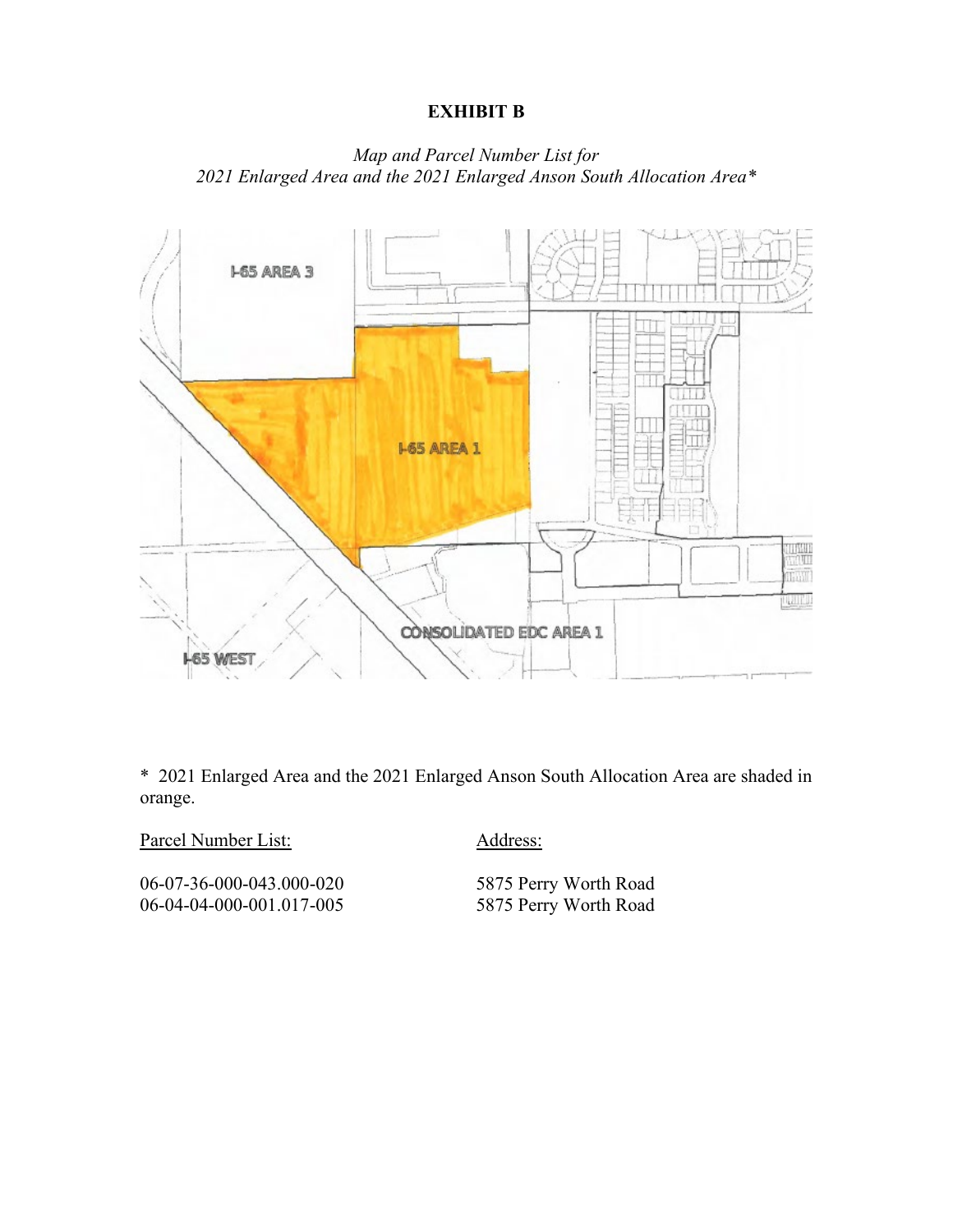## **EXHIBIT C**

*Map of Consolidated Economic Development Area with 2021 Enlarged Area\**



\* Consolidated Economic Development Area with 2021 Enlarged Area is shaded in orange.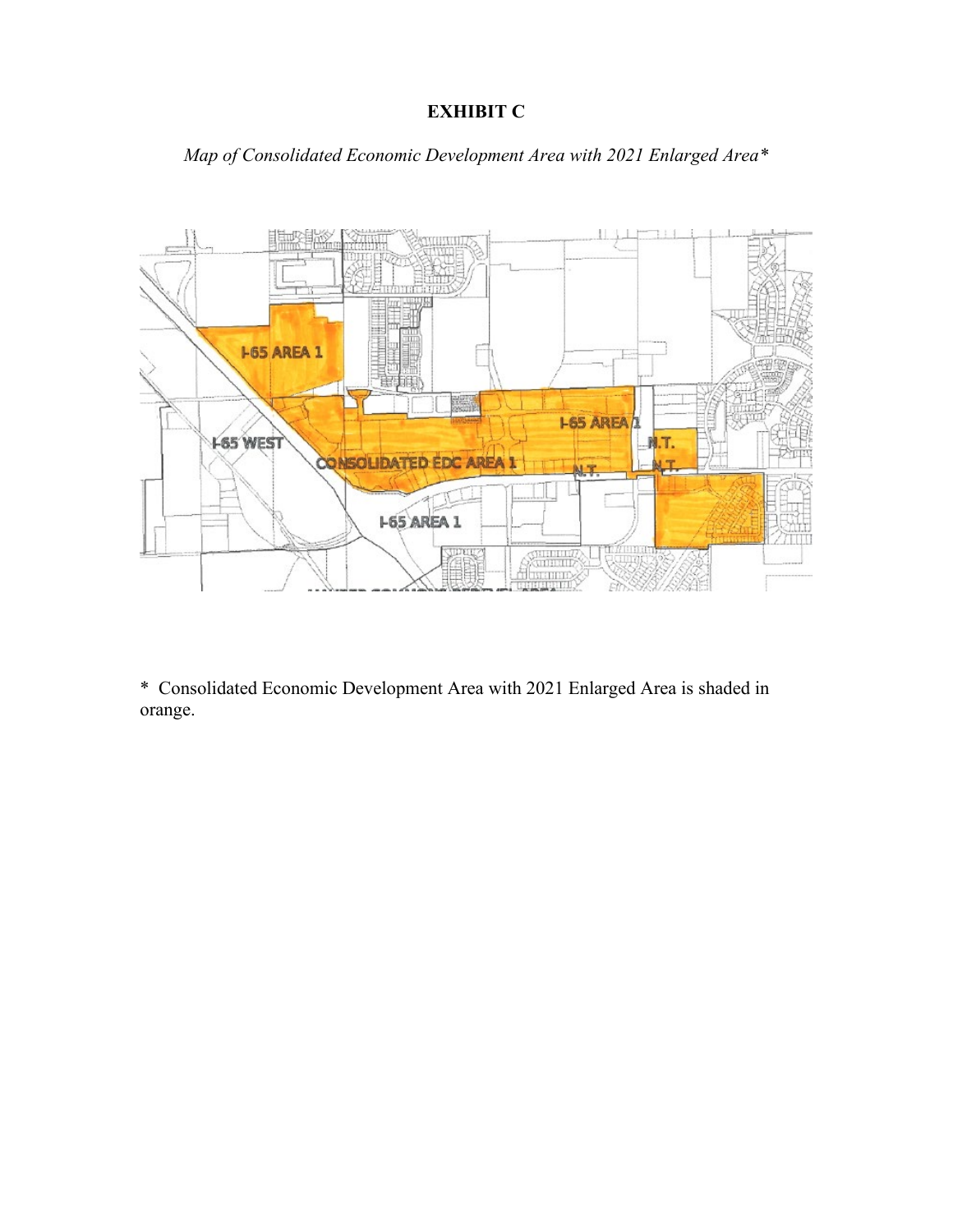#### **EXHIBIT D**

#### *Plan Amendments*

### **ECONOMIC DEVELOPMENT PLAN FOR THE TOWN OF WHITESTOWN, INDIANA ANSON SOUTH/MAPLE GROVE ECONOMIC DEVELOPMENT AREA #1**

### **TOWN OF WHITESTOWN REDEVELOPMENT COMMISSION**

#### **AMENDMENTS FOR 2021 ENLARGED AREA**

The Economic Development Plan for the Town of Whitestown, Indiana Anson South/Maple Grove Economic Development Area #1 approved and as hereinbefore amended from time to time (the "Plan") by the Town of Whitestown Redevelopment Commission (the "Commission"), is hereby amended pursuant to the resolution of the Commission of which these Plan amendments are a part (the "2021 Amendatory Resolution") as follows:

#### Description of Area

The Plan description of the Area (as defined in the 2021 Amendatory Resolution) is hereby amended to include the area described in Exhibit B of the 20211 Amendatory Resolution (the "2021 Enlarged Area"). The list of the parcel in the 2021 Enlarged Area is also included in Exhibit B. The Area as enlarged to include the 2021 Enlarged Area is described in Exhibit C of the 2021 Amendatory Resolution and the Plan is so amended to reflect such enlargement of the Area to include the 2021 Enlarged Area.

#### Allocation Area

The Plan description of the Anson South Allocation Area is hereby amended to include both the Anson South Allocation Area and the 2021 Enlarged Area (the "2021 Enlarged Anson South Allocation Area"). The 2021 Enlarged Anson South Allocation Area is as described in Exhibit B, attached to the 2021 Amendatory Resolution. With respect to the 2021 Enlarged Anson South Allocation Area, this allocation provision shall expire no later than 25 years after the date on which the first obligation is incurred to pay principal and interest on bonds or lease rentals on leases payable from tax increment revenues from the 2021 Enlarged Anson South Allocation Area.

#### Project Description

The total estimated costs of the projects as set forth in the Plan is hereby amended to include an additional cost of \$2,500,000 for the projects for the 2021 Enlarged Area, which is inclusive of financing costs. The projects for the 2021 Enlarged